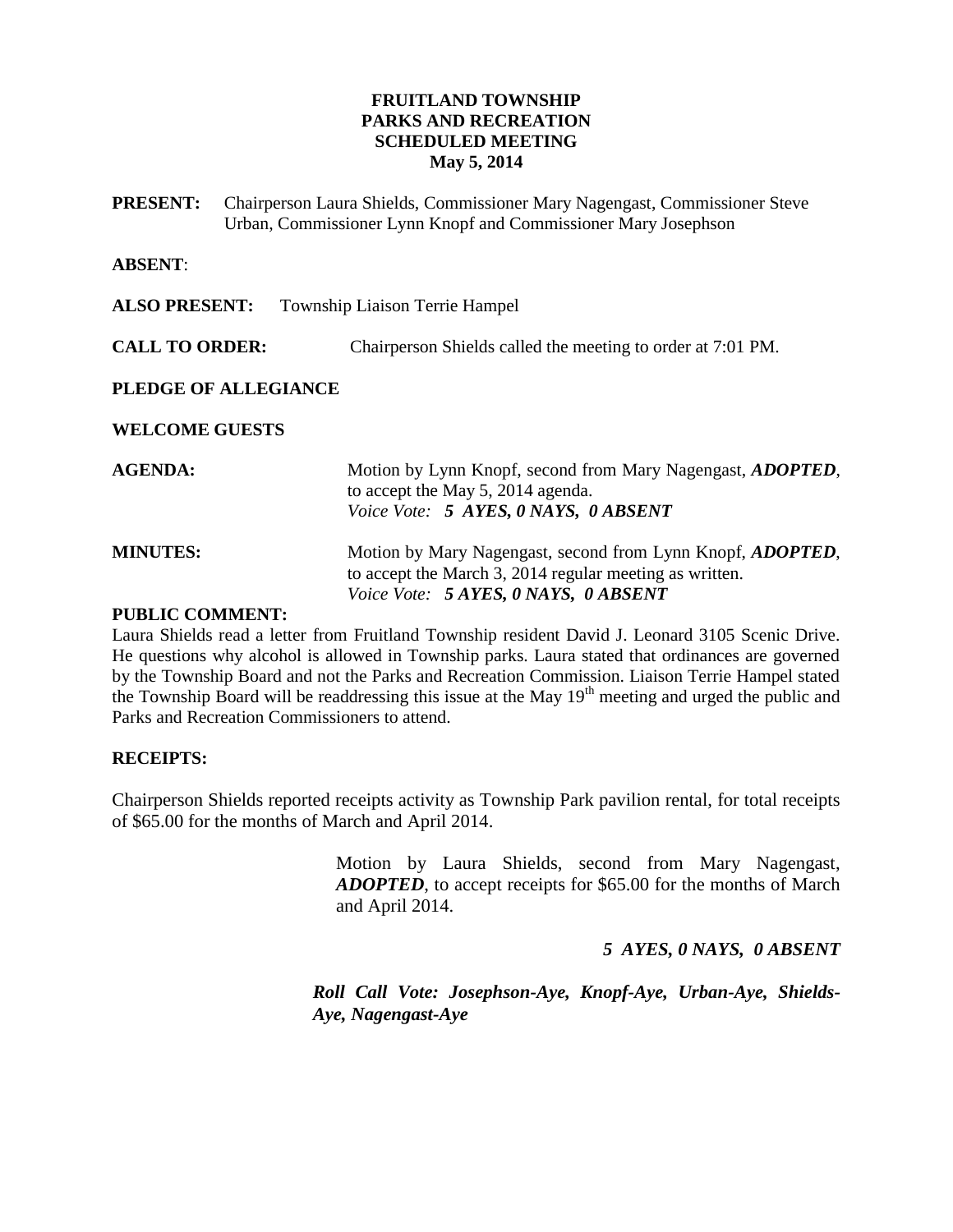### **DISBURSEMENTS:**

Chairperson Shields reported disbursements activity as \$19.40 to Hunt's Rental and \$140.00 to TruGreen, for total disbursements of \$159.40 for the months of March and April 2014.

> Motion by Steve Urban, second from Lynn Knopf, *ADOPTED*, to pay Hunt's Rental \$19.40 and TruGreen \$140.00 for total disbursements of \$159.40.

### *Roll Call Vote: Nagengast-Aye, Josephson-Aye, Knopf-Aye, Urban-Aye, Shields-Aye*

### **NOMINATION/ELECTION OF CHAIRPERSON: NOMINATION/ELECTION OF VICE CHAIRPERSON: NOMINATION/ELECTION OF SECRETARY:**

Motion by Laura Shields, second from Mary Nagengast, *ADOPTED*, to nominate and elect Mary Josephson as Chairperson, Steve Urban as Vice Chairperson, and Lynn Knopf as Secretary for the Parks and Recreation Commission year of April 2014 to April 2015.

*5 AYES, 0 NAYS, 0 ABSENT*

# **NEW BUSINESS:**

No New Business

### **OLD BUSINESS:**

## **1. 2014-2015 Approved Budget**

The Township Board did approve the Parks and Recreation Commission budget for 2014-2015. Pavilion rental approved to go to \$25.00 beginning April 1, 2014. All items on requested budget were approved. Laura Shields has already been in touch with Holly's Irrigation to begin work on the irrigation system, raking, leveling and seeding for the soccer field. Mary Nagengast will be responsible for the slide at Marcus Park. Laura Shields will be responsible for the teeter toy at Nestrom Park and Steve Urban will take over contact with Holly's, he will also purchase stain for tables, and get quotes for repair to the stairs at Nestrom Park.

### **2. Action Plan – Parks & Rec Master Plan**

Need Township Board input to put action plan together. Mary Josephson to contact Sam St.Amour and see how he wants to proceed with an action plan.

### **UPDATES:**

Chairperson Shields announced that Holly's has been out and working on the soccer field.

Steve Urban brought up that the two dug-outs will need to be re-roofed. The roofs were damaged in the windstorm this year. He presented two quotes from Menards, one for rolled roofing and the other for regular roofing. He stated that the rolled roofing is the way to re-roof the dug-outs. The cost per dug-out is quoted at \$196.20 for a total of approximately \$400.00 total. Laura Shields suggested taking this amount out of Repairs and Maintenance.

> Motion by Laura Shields, second from Steve Urban, *ADOPTED*, to re-roof two dug-outs damaged in the windstorms with rolled roofing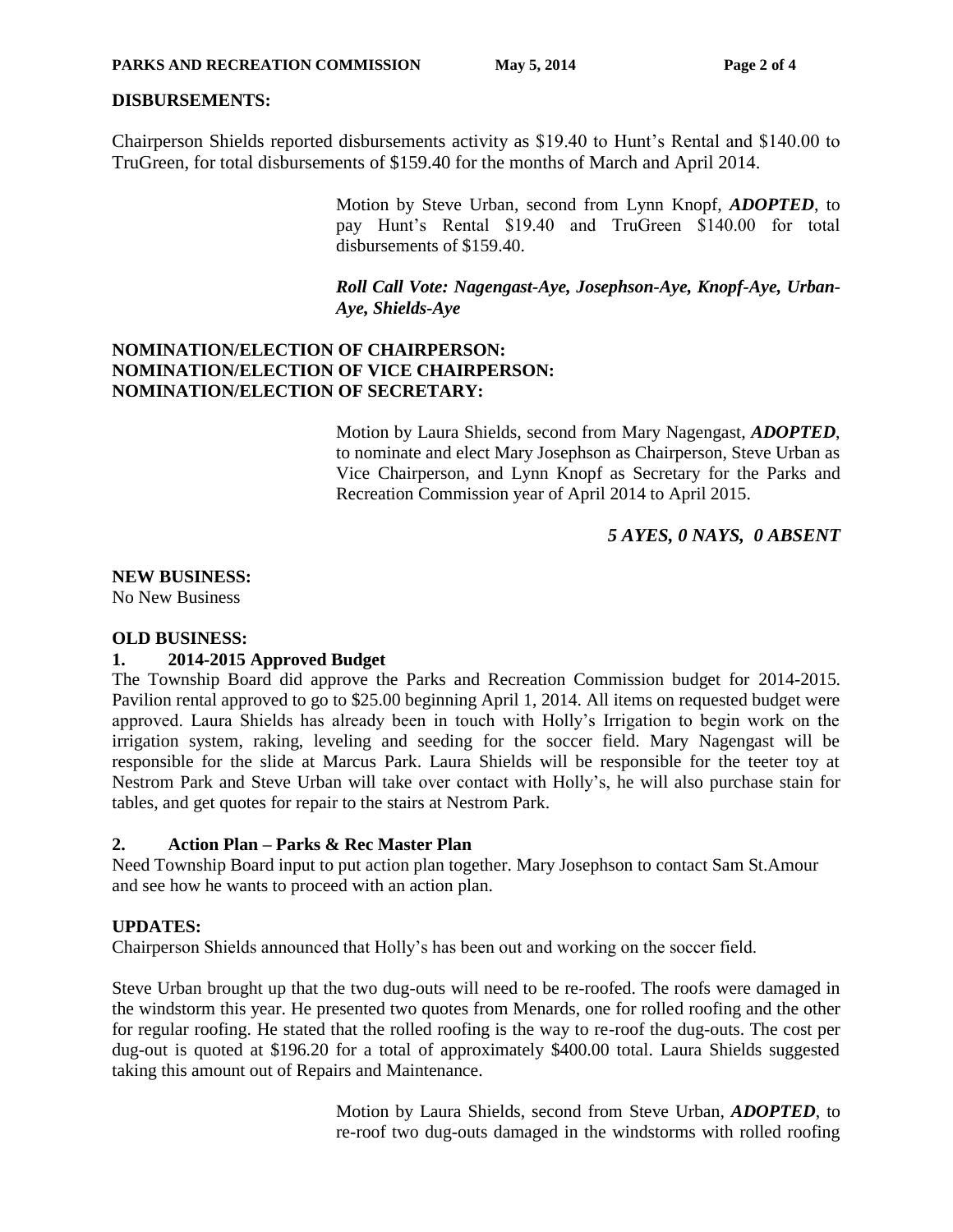in the amount of \$196.20 per dugout, to be taken out of the Repairs and Maintenance line in the budget.

### *Roll Call Vote: Nagengast-Aye, Josephson-Aye, Knopf-Aye, Urban-Aye, Shields-Aye*

# *5 AYES, 0 NAYS, 0 ABSENT*

After some discussion, Lynn Knopf stated she may have some felt underlayment left from the roofing job on her house and she would like to donate it for the dug-outs.

Steve Urban announced that And Dan Andrews is no longer working for the Township. Mark Bletsch is the new Maintenance person and Ray Stark is the new Ecology Station attendant.

Lynn Knopf passed out a copy of the list she compiled of projects needing attention in Nestrom Park. She questioned if volunteers could be used to accomplish some of the items on the list. Laura Shields stated Lynn would need to talk with Sam St.Amour about the projects and also about using volunteers.

Terrie Hampel stated that the Township Board has approved the Athletic Field License and also that the Township attorney recommends each player on the White Lake Little League have a signed waiver form on file. Steve Urban will contact Karolyn Rillema for a final copy of the forms, and will pass them along to the White Lake Little League.

Terrie Hampel also mentioned that she would like to see "head in" parking at Marcus Park instead of the parallel parking that now exists. She also wondered about having some of the sand scraped off the road. Laura Shields stated that these are issues for the road commission.

Terrie Hampel would like to see bike racks at Marcus Park and Nestrom Road Park. Laura Shields said this may be a good item for the budget next year.

Finally, Ms. Hampel handed out maps showing her idea for an East/West bike trail in Fruitland Township. She is putting together a committee to study this idea and invited Parks and Rec Commissioners to attend the meeting. She also gave a brief description of the "Anderson Property" which will have two hiking trails, one of which can be used by people with handicaps. The Conservancy is working on this project.

### **COMMISSIONERS COMMENTS:**

Mary Josephson thanked Laura Shields for serving as Chairperson for the last few years and this sentiment was repeated by all persons on the committee. Mary stated she is looking forward to serving as Chairperson over the next year and asks for support for everyone. She will be looking at inventory and also wants to investigate Parks and Recreation having more visibility on the website.